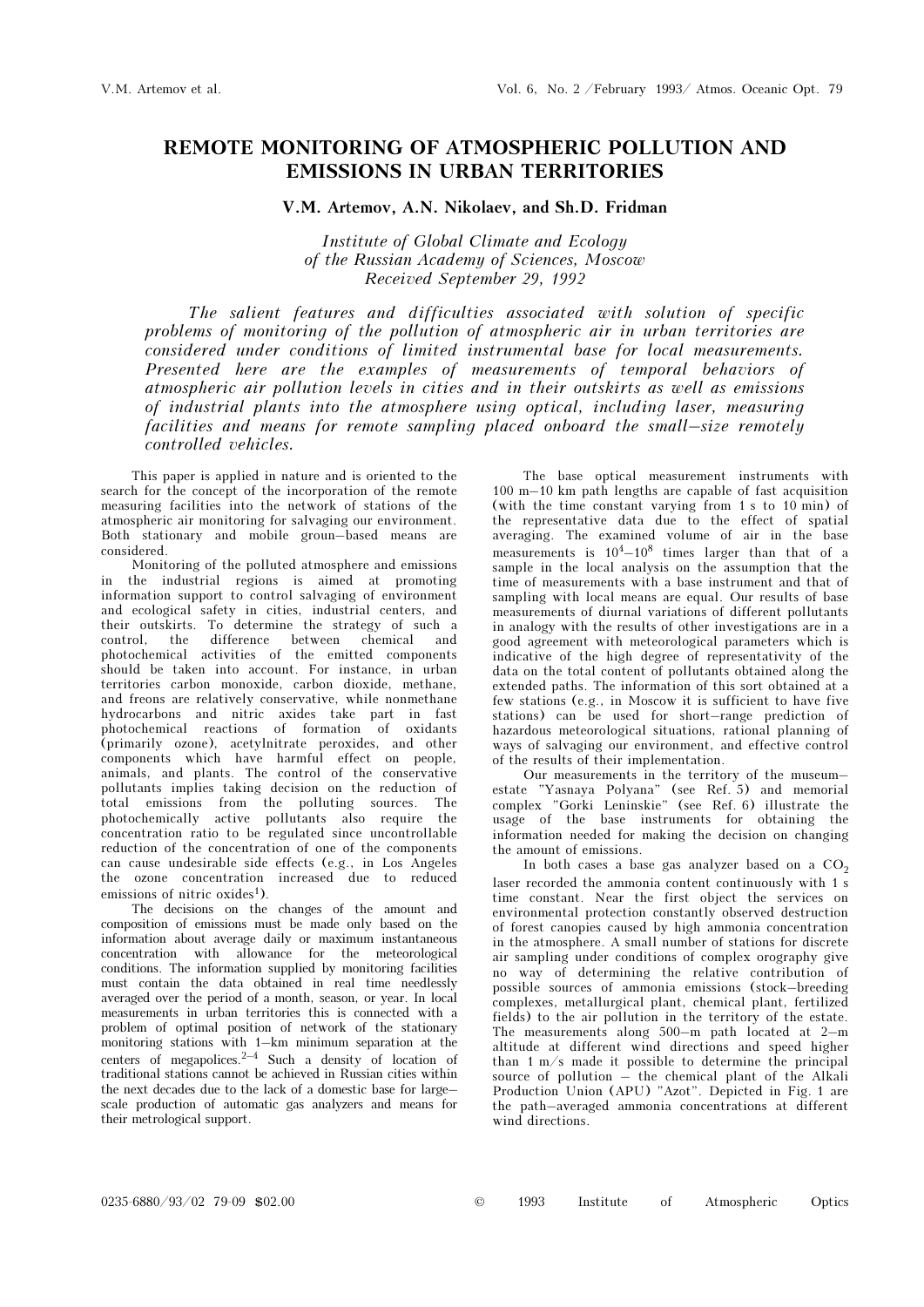

FIG. 1. Distribution of average ammonia concentrations in atmospheric air over the territory of the museum–estate "Yasnaya Polyana" as functions of the wind direction and location of ammonia emission sources. SBC denotes the stock–breeding complex, APU "Azot" denotes the chemical plant, MP denotes the Kosogorsk metallurgical plant, and dotted line indicates the average daily value of the MPC (maximum permissible concentration).

The results were averaged over the samples taken in September–October of 1981 and July–August of 1982. The sources of emissions are easily identified by the wind direction. For South–East winds (from the chemical plant) we observed the atmospheric states with very high ammonia concentrations. One of such situations with concentration significantly exceeding the level of maximum permissible concentration (MPC) (maximum instantaneous concentration was  $200 \mu g/m^3 = 335 \text{ pb}$ ) is shown in Fig. 2. The model calculation was used to estimate 0.5–t amount of emission of ammonia in the atmosphere. The results of our measurements served as the basis for making a decision to change the profile of the APU "Azot". The emission was reduced by the order of magnitude. The stock–breeding complexes were removed and the effect of fertilized fields on canopies of the museum–estate was eliminated.



FIG. 2. Temporal dynamics of ammonia concentration in the atmospheric air in the territory of the museum–estate "Yasnaya Polyana".

For another object, the memorial complex "Gorki Leninskie", the oppression of forest canopies was also observed which was caused by the enhanced ammonia concentration in the air. The potential sources were assumed to be the Vidnensk coke–gas plant, the Moscow petroleum–gas plant, and the small dairy farm. The location of the polluting sources is shown in Fig. 3. In the presence of North–West winds the measurements are of a pronounced cyclic character.



FIG. 3. Location of the sources of emissions in the region of the memorial complex "Gorki Leninskie".

Figure 4 depicts the temporal behavior of ammonia concentration on October 11, 1984 at 5–7 m/s North– West wind. Only the Vidnensk coke–gas plant possessed such cyclicity of technological process in this region. Here the discharge of the prepared coke pig, its quenching, and subsequent charge into the empty cooking cell are performed over 9–12 min period. The same period is pronounced in the concentration behavior shown in Fig. 4. The disturbance of the technological process also affected the concentration behavior depicted in Fig. 4 with allowance for the transit time of a gaseous cloud from the plant to the measurement site (the interval from 15:25 to 15:55). The experimentally estimated individual amounts of emissions were about several kilograms of ammonia per one emission. The services on environmental protection took efforts to modify the technology and to reduce the amount of emissions.

The given examples show that the stationary stations equipped with base instruments can be the efficient means of continuous monitoring of the level of atmospheric air pollution at the most hazardous places near intense sources of emission. The base laser gas analyzers based on dye,  $CO<sub>2</sub>$ , and semiconductor diode lasers as well as the nonlaser optical base gas analyzers are capable of recording much larger number of ingredients (sulphur dioxide, nitric oxides, carbon monoxide, benzene, toluene, phenol, styrene, xylenes, carbon bisulfide, formaldehyde, hydrogen chloride, hydrogen fluoride, ammonia, and others) than the conventional automatic gas analyzers.

The observations of the general evolution of the processes occurring in the atmosphere of large cities must be carried out in those regions in which the high degree of mixing of the main pollutants, determining chemical and photochemical evolution of the atmosphere, is provided. The observational means must be the systems which can record in real time (with 4–min time constant) the total contents of a large number of ingredients in those air masses which are not affected by the individual weak sources of emissions.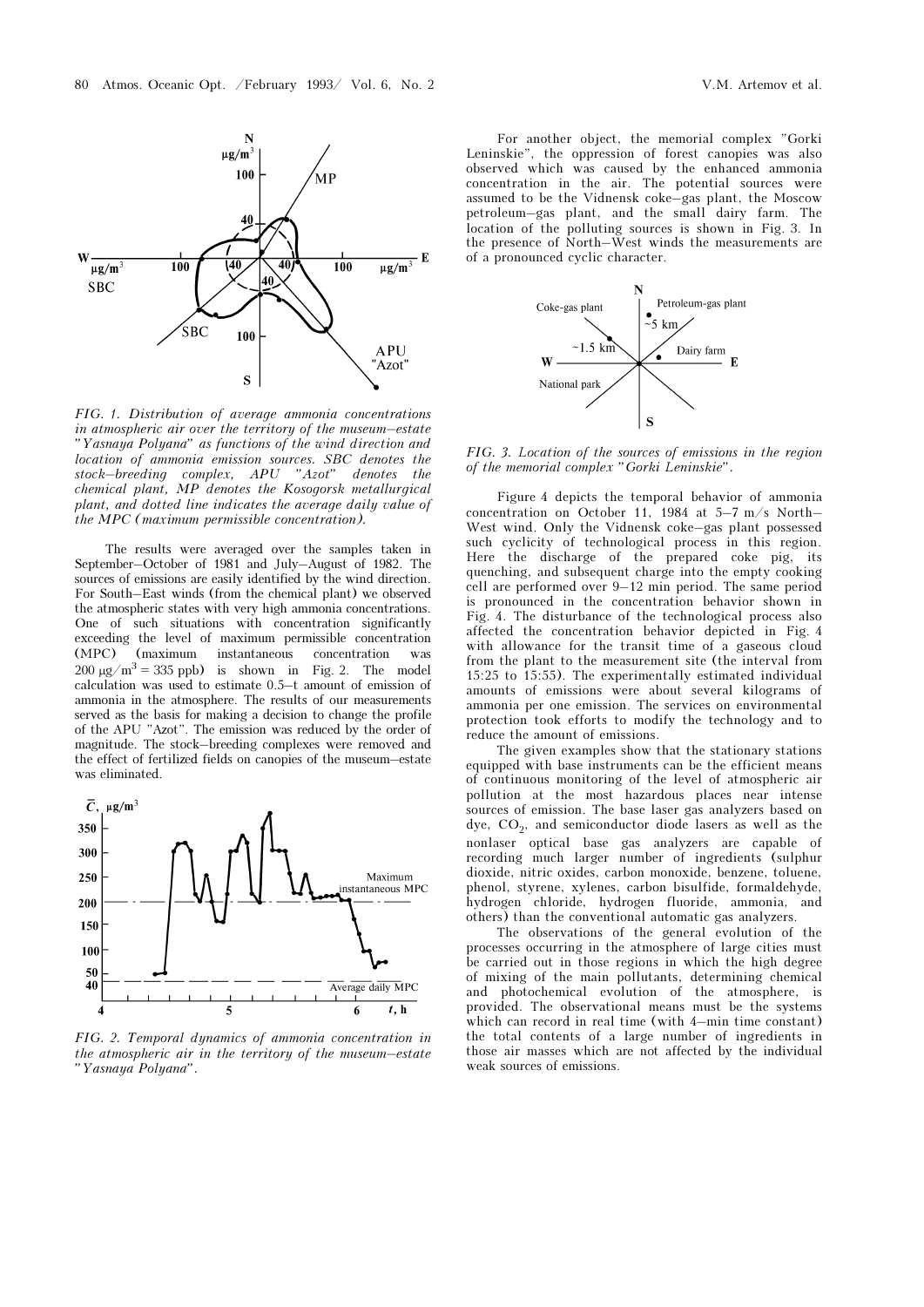

FIG. 4. Temporal dynamics of ammonia concentration (solid line) in the atmospheric air obtained in the region of the memorial complex "Gorki Leninskie". Dot–dash line denotes the instantaneous MPC and dashed line denotes the average daily MPC.



FIG. 5. Scheme of remote laser sounding paths at the station of laser–optical monitoring of air pollution in Moscow and averaging of wind rose for this region.  $---\rightarrow SO_2$ ,  $---\rightarrow O_3$ , NH<sub>3</sub>, C<sub>2</sub>H<sub>4</sub>, and others,  $\cdots \rightarrow CO$ ,  $---\rightarrow NO_2$ ,  $and$  –  $\cdot$  –  $\rightarrow$  aerosol.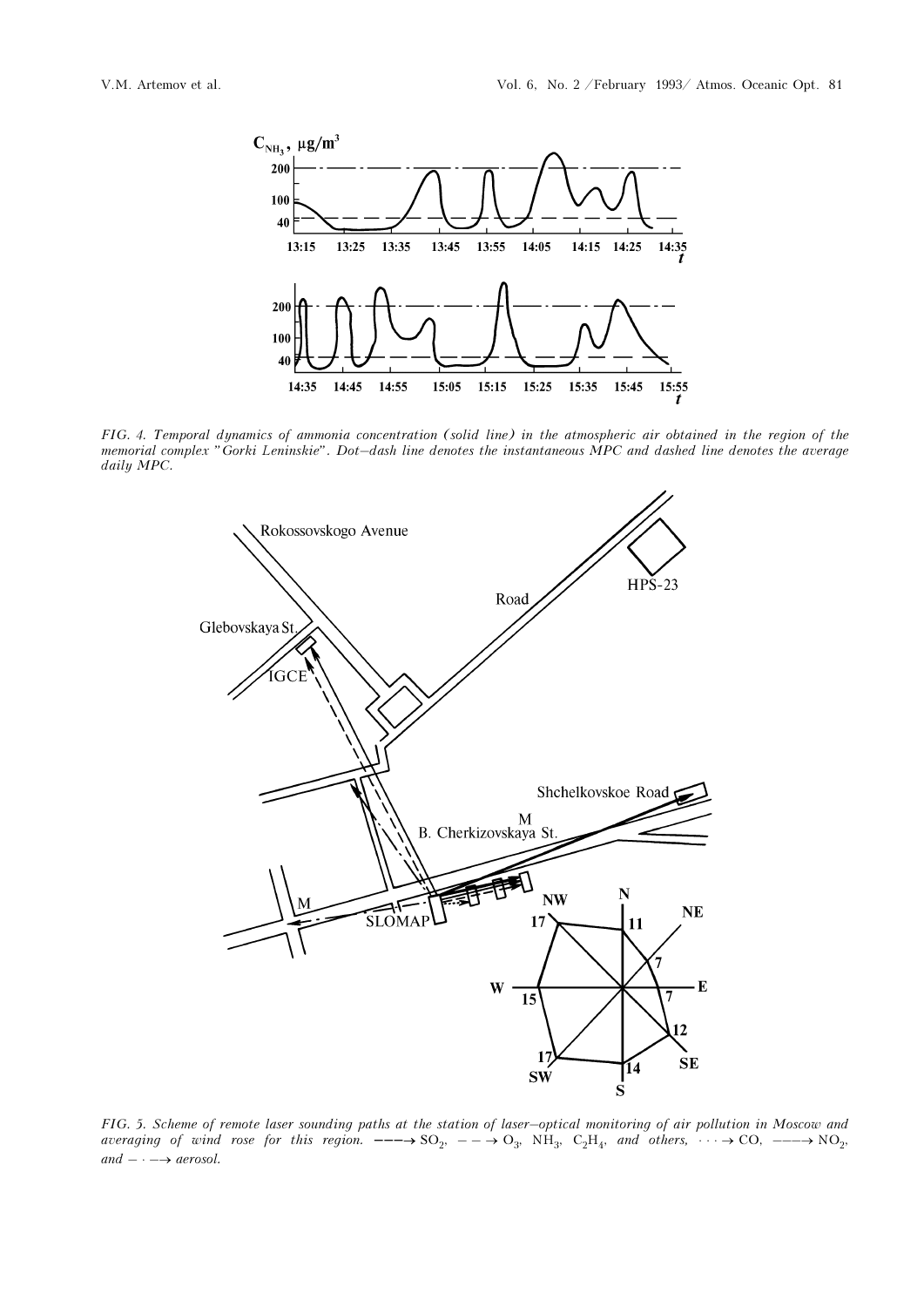A station of laser–optical monitoring of atmospheric pollutions (SLOMAP) in the Kuibyshev district of Moscow was developed at our Institute in 1984. The station was positioned in the attic of 82–m building. It is possible to use the radiation paths in the directions intersecting air flows from differently polluted regions of the city (Fig. 5). The West winds carry out the pollutants from the central regions of the city. The North winds transport relatively clean air masses from Losinyi island. The paths were located at 82–20 m altitudes.

The following facilities were used at the station:

– a lidar base system based on the dye lasers for monitoring of sulphur dioxide,

– a base gas analyzer based on an argon laser for monitoring of nitrogen dioxide,

– several base gas analyzers based on a semiconductor diode laser (SDL) for monitoring of carbon monoxide,

– a base gas analyzer based on the SDL for monitoring of carbon dioxide,

– a single–frequency lidar in combination with an aerosol particle counter,

– base correlation gas analyzers for monitoring of sulphur and nitrogen dioxides,

 $-$  a multicomponent base gas analyzer based on a  $CO<sub>2</sub>$ laser,

– automatic gas analyzers for monitoring of nitrogen oxides and carbon monoxide, and

– a meteorological station.

The specifications of remote gas analyzers used at the SLOMAP are listed in Table I.

TABLE I. Laser–Optical Station.

| Instruments                     | Ingredient                             | Wavelength             | Path length, m | Sensitivity                        | Power (pulse)   |
|---------------------------------|----------------------------------------|------------------------|----------------|------------------------------------|-----------------|
|                                 |                                        |                        |                |                                    | energy)         |
| Lidar base system based on      | Sulphuric dioxide                      | 299.40 nm              | 600            | $28 \mu g/m^3$                     | $10 \text{ mJ}$ |
| a dye laser with reflection     |                                        | $300.01$ nm            |                | $10$ -pulse train                  |                 |
| from a wall of a building       |                                        |                        |                |                                    |                 |
| Base system based on an         | Nitrogen dioxide                       | 476.5 nm               | 2000           | $10 \mu g/m^3$                     | 0.4 W           |
| argon laser with a corner-      |                                        | 496.5 nm               |                | $600$ -m path                      | 0.2 W           |
| cube reflector                  |                                        | 514.5 nm               |                |                                    | 0.9 W           |
| Base system based on a          | Carbon monoxide                        | $4.7 \mu m$            | 200            | 13 $\mu$ g/m <sup>3</sup>          | $30 \mu W$      |
| semiconductor diode laser       |                                        |                        |                |                                    |                 |
| reflection<br>with<br>from<br>a |                                        |                        |                |                                    |                 |
| corner-cube reflector           |                                        |                        |                |                                    |                 |
| Base system based on a          | Ammonia, ozone,                        | Emission lines in      | 500            | for ammonia                        | 1 W             |
| $CO2$ laser with a diffuse      | ethylene, benzene,                     | the $9.2 - 10.8 \mu m$ |                | $0.76 \mu g/m^3$                   |                 |
| reflector                       | freons, perchloroethylen,              | wavelength             |                | for ozone 5 $\mu$ g/m <sup>3</sup> |                 |
|                                 | and others                             | range                  |                |                                    |                 |
| <b>Base</b><br>automated        | 10 ingredients                         | $9.2 - 10.8$ um        | 2000           |                                    | $0.05$ mJ       |
| multicomponent                  | system simultaneously $NH_3$ , $O_3$ , |                        |                |                                    |                 |
| based on a $CO2$ laser          | $C_2H_4$ , $C_6H_6$ , and others.      |                        |                |                                    |                 |
| Aerosol bifrequency<br>lidar:   |                                        | $0.53 \mu m$           | 1500           | pulse repetition                   | $20 \text{ mJ}$ |
| horizontal and vertical paths   |                                        | $1.06 \mu m$           |                | frequency of 10 Hz                 | $50 \text{ mJ}$ |
|                                 |                                        |                        |                | resolution of 20 m                 |                 |
| correlation<br>Base<br>gas      | Sulphuric dioxide                      | $0.30 \mu m$           | up to $1000$   | 1 ppm $\cdot$ m                    |                 |
| analyzers                       | nitrogen dioxide                       | $0.45 \mu m$           |                |                                    |                 |
|                                 |                                        |                        |                |                                    |                 |

While working at the station, the diurnal and daytime variations of path–averaged concentrations of sulphuric<sup>7</sup> and nitrogen<sup>8</sup> dioxides, carbon monoxide,<sup>9</sup>  $\frac{1}{2}$  carbon dioxide, and aerosol<sup>10</sup> were obtained and test measurements of concentrations of ozone, ammonia, ethylene, benzene, freons, silane, and other components were made.<sup>11</sup>

To detect sulphuric dioxide, we used 600–m path oriented in west–east direction (see Fig. 5) with 82–45 m altitude difference. The reflector was a wall of a building. The maximum in the daytime variation of sulphuric dioxide concentration (Fig. 6) was observed at noon for West wind in sunny weather (with elevated inversion and developed turbulence). This result can be accounted for by the effect of ground–based sources, mainly, motor transport. In the seasonal behavior of daytime averaged measurements of sulphuric dioxide concentrations (Fig. 7) the concentration increased noticeably in October when a heating period started. The maximum permissible concentration was not exceeded with the exception of the case in which 120 ppb concentration was observed when the plume of the heat–and–power station (HPS–23) intersects the measurement path. Also observed was washing out of sulphuric dioxide by rain.

The nitrogen dioxide concentration was measured along 600–m paths (in west–east direction with 82–45– m altitude difference), 1000–m path (in south–north direction with 82–20–m altitude difference), and 2000–m path (in south–north direction with 82–45–m altitude difference). The measurements along 600–m path were carried out over the spring–summer period under similar weather conditions (alternating cloudiness and dry weather) with West, North–West, South, and South– East winds. In the diurnal variations (Fig. 8) regularly self–reproducing maxima are pronounced at 11, 13–14, 15, and 18 h, LT which were also observed in Atlanta, USA12 under similar weather conditions and in the measurements with the base correlation gas–analyzer in Moscow.13 These maxima can be attributed to the amount of city motor–transport traffic and evolution of photochemical processes in the atmosphere. Measurements along 1 and 2–km paths were made in different seasons. In winter no regular daytime maxima were observed. It was typical that the nitrogen dioxide concentration increased gradually, reached its maximum at about 16 h, and decreased at nighttime. Frequent and multiple excess of the MPC was observed in any season of the year. In some cases nitrogen dioxide was washed out from the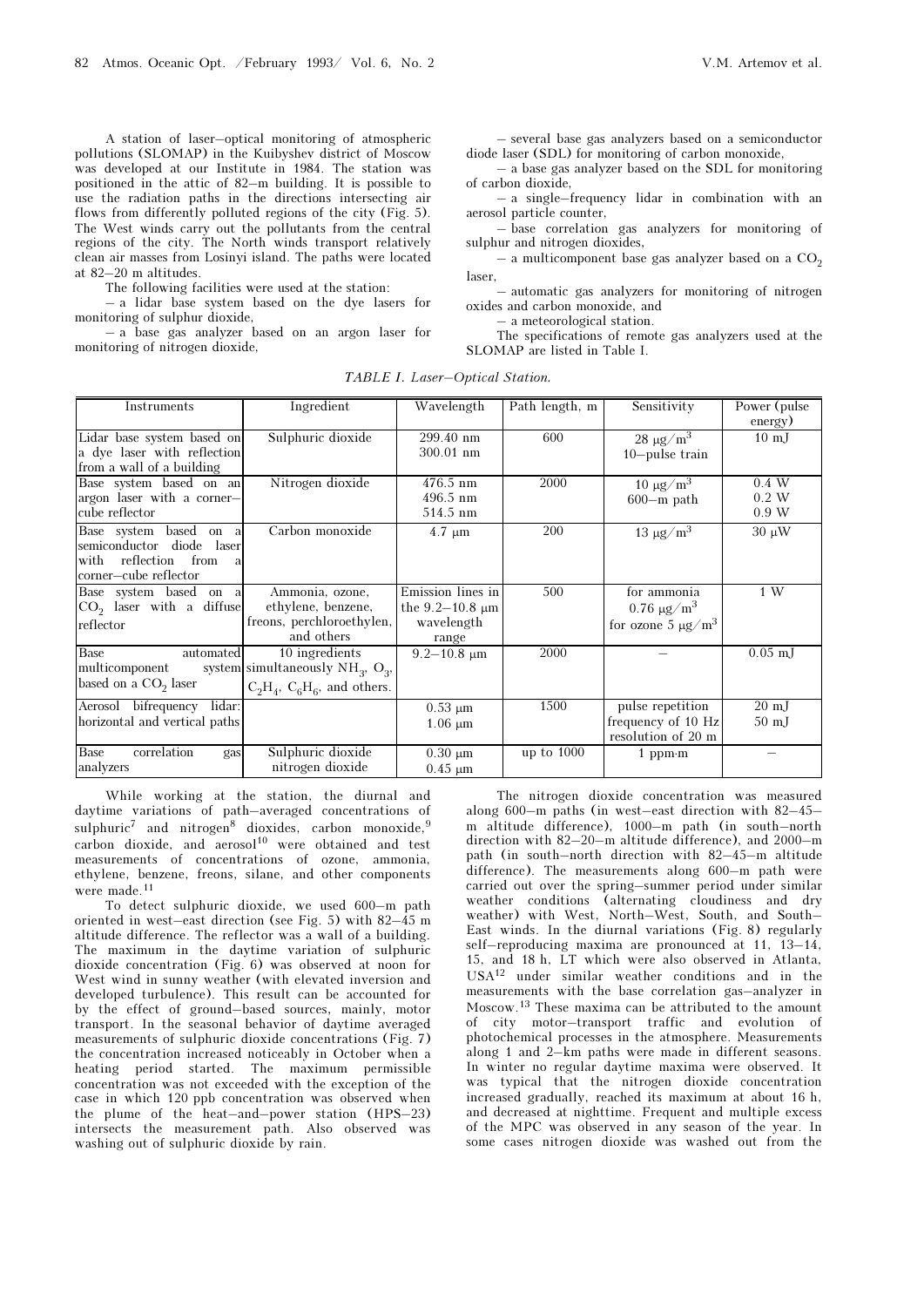atmospheric air by rain and snow. In the joint measurements with the sodar of the Institute of Atmospheric Physics of the Academy of Sciences of the USSR (IAP sodar) we observed correlation between the nitrogen–dioxide concentration decrease and the mixing– layer height increase at about 12 h.



FIG. 6. Daytime variations of sulphur dioxide concentration in atmospheric air along the path shown in Fig. 5.



FIG. 7. Seasonal trend of sulphur dioxide concentration in atmospheric air. Vertical lines indicate daytime averaged measurements.



FIG. 8. Average diurnal variation of nitrogen dioxide concentration at West winds over the spring–summer period. Solid line is for Moscow in May–July of 1986, and dashed line is for Atlanta, USA, on October 27, 1972.

In the measurements of carbon monoxide with the help of the AGL–02 gas analyzer the correlation with the amount of the motor–transport traffic, wind direction, and atmospheric stratification was observed. It was also noticed that carbon monoxide was accumulated near the base of the inversion layer (Fig. 9). The MPC was not exceeded. Based on the detected increase of the variance of the results with increase of the concentration, the method was developed of determining the regional background concentration, i.e., such a concentration for which the variance of an individual measurement (a train of 120 pulses) vanishes. To the north– east of Moscow this value for nitrogen monoxide was 0.2 ppm (Fig. 10).

As a whole, the measurements at altitudes of from 10 to 100 m along the paths located above the buildings determine mainly the pollution levels of air masses transported to the examined region from outside as well as the contribution from high local sources and from pollutant accumulated under the inversion layer. The long–term regular measurements make it possible to estimate the ecological reserve of the territory under study which is determined as difference between the MPC values and the regional background pollution of the territory. The latter is estimated based on minimum values of concentrations in long–term runs of observation performed at

fixed directions of wind. For example, for carbon oxide the ecological reserve of the SLOMAP–monitored territory has not been exhausted at any wind directions (Fig. 11), while for nitrogen dioxide there is no ecological reserve.



FIG. 9. Diurnal variation of carbon dioxide concentration: 1) elevated inversion for West and South– West wind, 2) elevated inversion in calm weather, and 3) North–West wind.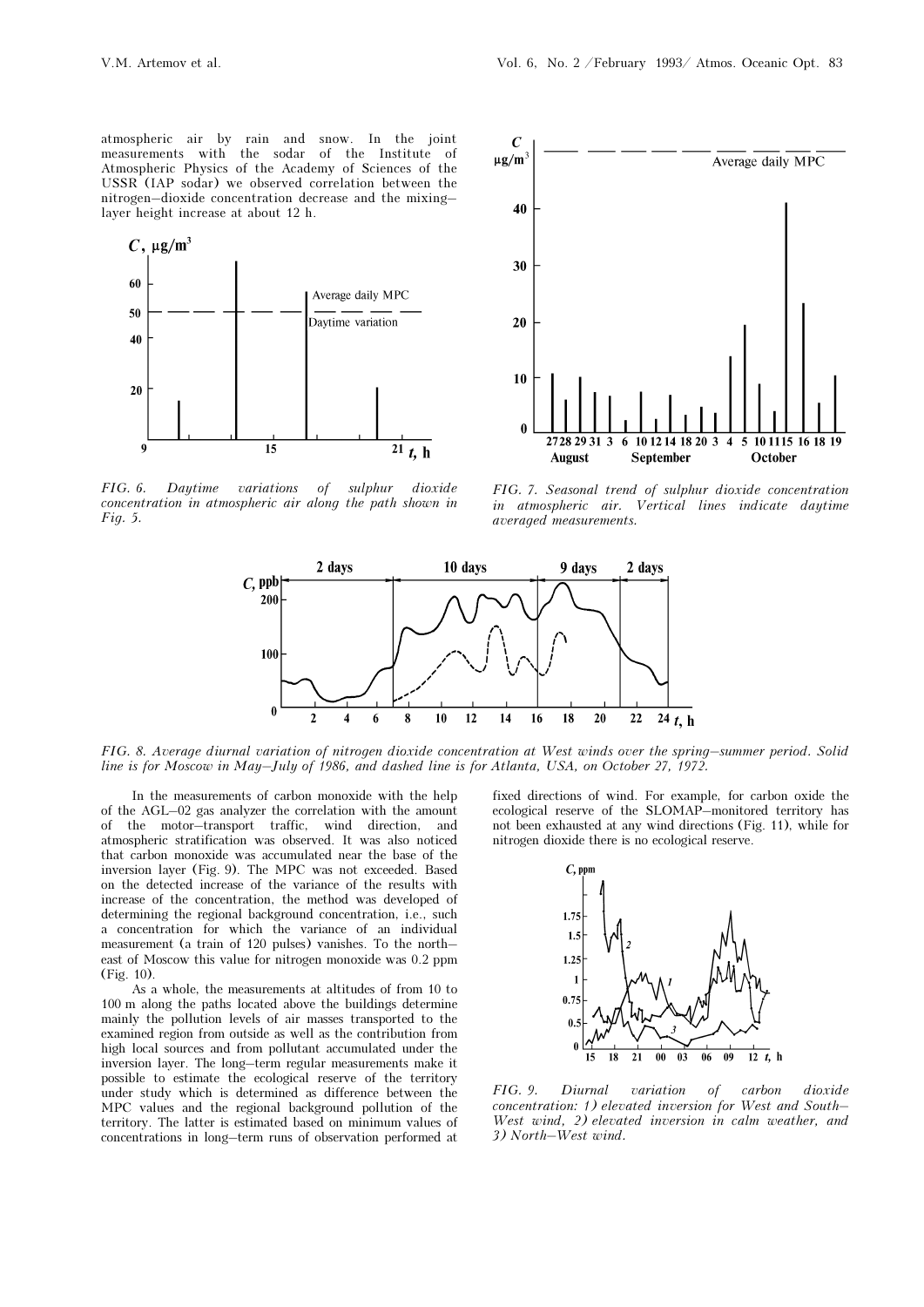

FIG. 10. Variance of the results of measurement of carbon dioxide as a function of the average concentration.



FIG. 11. Ecological reserve of carbon dioxide of the atmospheric basin of the region: solid line indicates the regional background concentration, dashed line indicates the average carbon dioxide concentration in downwind direction in ppm, and dot–dashed line indicates the average daily values of the MPC.

The integral information yielded by the stationary systems can be supplemented by measurements made with mobile stations equipped with passive correlation instruments (based on a monochromator with mask and interference–polarization or gaseous filter), standard automatic gas analyzers, sampling means, and simple means of elevation of the portable samplers at different altitudes [e.g., using a small–sized remotely controlled vehicle (SRCV)] as well as various lidars, in some cases.

Passive correlation instruments recording the absorption of sky scattered solar radiation in the polluted air enable one, under the appropriate meteorological conditions, to carry out the most reliable (compared to any contemporary devices) measurements of fluxes of the pollutants passing through the surfaces formed by scanning line of sight of such a device. The measurement in the fixed direction of the line of sight yields the total content of polluting substances along this line. Integration over the scanning path (due to the rotation of the device or its transportation through the polluted area) yields the total content of the detectable component on the surface formed by moving line of sight. If this surface is a plane

perpendicular to the axis of a plume from the emission source, then multiplication by the wind speed averaged over the plume cross section yields the flux of the pollutant from the source or its emission. Vertical sounding when moving round the polluted area allows one to determine the flux out of this territory. The flux can also be determined using a radio–controlled vehicle with onboard samplers flying across the flux section or by scanning with a lidar.

We have our own experience in sounding of the plumes of power stations and industrial plants using an automotive correlation passive gas–filter radiometer for measuring sulphuric dioxide,<sup>14</sup> aerosol lidar,<sup>15</sup> and SRCV (for measuring dioxides of sulphur and nitrogen, sulphides and sulphates, and nitrites and nitrates) by means of air sampling onto paper filters.<sup>16</sup> We also measured vertical profiles of ammonia17 and methane by taking samples into injectors from aboard of the SRCV and their subsequent analysis by the laser opto–acoustic method.

A gas–filter correlation radiometer was used for measuring the emissions of sulphuric dioxide from the state regional power stations (SRPS's) in European part of the USSR and heat–and–power stations (HPS's) in Moscow and Erevan (Fig. 12). Large difference in the amounts of emissions is caused by different source strengths and types of fuel (coal, fuel oil, and gas). The accuracy of a single measurement was about 30 %. The accuracy can be increased by increasing the number of scannings. The time of single scanning at a distance of 1 km from stacks was about 1 min. The main drawbacks of passive correlation instruments operating by the aforementioned methods are limited time of a day and season suitable for conducting the measurements and a limited number of detectable components. The operation time is limited by the sun height above the horizon at which the sky–scattered radiation intensity is still sufficient. Depicted in Fig. 13 are the operation times of the passive instrument for which the solar zenith angle must be 30°. The time in hours counted off from the local noon was calculated for different latitudes (40, 50, 60, 70, and 80°). For example, for 50° latitude on June 1 we can operate in the  $\pm 4.6$  h interval counted off from local noon (the point A), while the operation season for 50° latitude lasts from February 23 to October 19. The dates of beginning and termination of the operation season are indicated near the curve for different latitudes. At the beginning and termination of the season only a short–time operation about the noon is possible. The operation of passive instruments is also impeded by continuous cloudiness or by cumulus clouds passing through the field of view of the instrument.

To date the passive correlation instruments have been used only for detecting dioxide of sulphur and nitrogen. Some other components, e.g., formaldehydes and hydrogen sulphide, whose absorption bands lie in the wavelength range 0.3–1.0 μm, can also be detected. The number of detectable ingredients with simultaneous determination of their fluxes from the sources can be substantially increased due to combined measurements with the correlation instrument and SRCV for taking samples in the plume. In the laboratory analysis of the selected samples it is sufficient to determine the ratio of contents of one of the gases being detected with the correlation instrument in the plume to other ingredients of this plume and then to use the proportionality between the fluxes and contents.

The sampling from onboard the SRCV at different altitudes makes it possible to determine the vertical profile of pollutants transported from the polluting sources. This enables one to determine the removal of pollutants from air masses in the process of their far transport. The maximum altitudes at which it is possible to take samples is 2 km in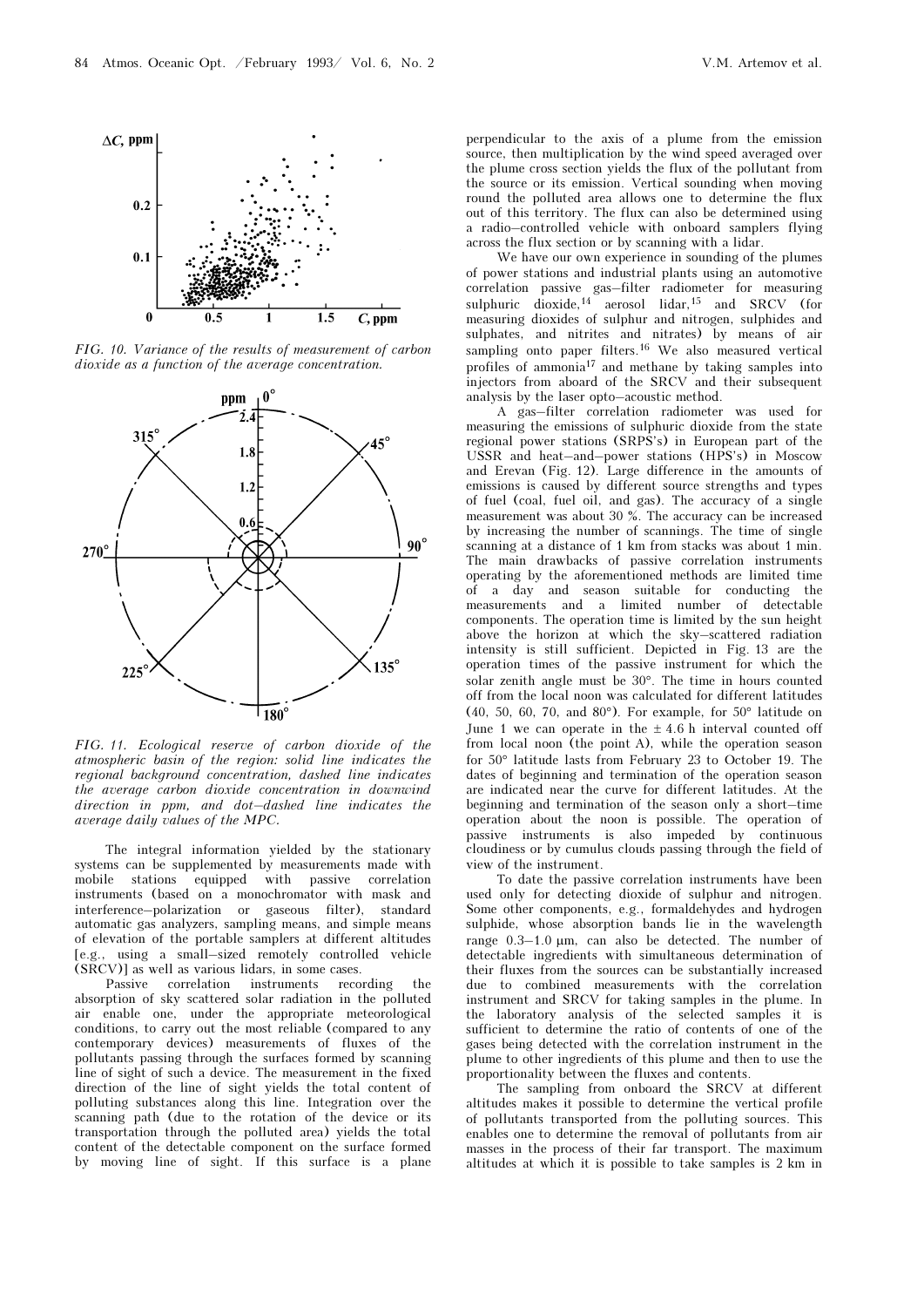the daytime and 0.5 km at nighttime. The laser opto–acoustic gas analyzer in the mobile laboratory is capable of analyzing the samples taken into injectors in real time at the altitude of sampling that is very important for unstable substances. The volume of the air in the sample required for the analysis is 8 cm<sup>3</sup>. A sensitivity of  $(2-5) \cdot 10^{-8}$  cm<sup>-1</sup>⋅W was provided by a  $CO<sub>2</sub>$  laser delivering 0.5–1 W which was used as a radiation source. The minimum detectable concentrations are 0.5 for ammonia, 1 for ethylene, and 3 ppb for ozone. The time of analysis is 4 min. Not more than 20 min is required for setting the SRCV for flight including installation of the sampler, assembly, and refuelling. The time of sampling into injectors is 1 s, the number of transported injectors is nine. A free space within 100 m and an even 20–25 m runway with any type of covering except water, are needed for take–off and landing.

The mobile system in combination with SRCV and opto–acoustic gas analyzer was used for studying the transport of ammonia from agricultural sources (stock–breeding complexes and fertilized fields) and ammonia absorption by agricultural crops. Vertical profiles of ammonia concentrations were determined at six levels within the 40 m–1 km altitude range in fine weather or at the cloud base (300–400 m) in cloudy weather. It was found that within the mixing layer (at altitudes up to 1–1.5 km) there was 200–m layer at the altitude  $1/2$  H through which ammonia was transported from the nearest sources. The distribution of ammonia concentration over stalks of different agricultural crops was studied by manual air sampling into injectors and absorption of ammonia contained in soil and air by plants was quantitatively estimated

The salient features of ammonia absorption by plants<sup>18</sup> (linearity of absorption of physiologically active radiation (PAR), the absence of dependence of the absorption rate on concentration, etc.) as well as the results of investigations of the spread of air pollutants in plant canopy19 allowed us to derive an analytical expression for estimating the rate of ammonia dry sedimentation from air onto the plants<sup>20</sup>

$$
V_d = \sqrt{K_H s} \cdot (A + BP) ,
$$

where K  $[\text{cm}^2 \text{-s}^{-1}]$  is the turbulent mixing coefficient at the top of the plant canopy,  $s \, [\text{cm}^{-1}]$  is the vegetative cover index (ratio of the area of leaf laminae to the volume occupied by plants), P is the PAR intensity [J⋅ cm<sup>-2</sup>⋅h<sup>-1</sup>].

The expression  $(A + BP)$  has dimensionality  $\lceil$  cm<sup>1/2</sup>⋅s<sup>-1/2</sup>], the values of the coefficients vary depending on the type of plants. Using this expression for determining  $V_d$ , it is possible to estimate the ammonia nitrogen loading factor for the given vegetation by measuring the ammonia concentration at the top of the plant canopy with the base gas analyzer. The same approach can also be used for other physiologically active gases  $(NO_2, SO_2, etc).$ 

Joint application of stationary and mobile systems in the city will provide the detection of harmful levels of atmospheric air pollution in real time both over large areas of a regional scale within the 10–100 m altitude range as well as near the sources of pollutants with independent recording of their surface levels and total amounts transported by air mass flows. It will also enable one to determine the vertical profiles of concentrations using both the SRCV and lidars. Recording of enhanced levels of pollution in cities with the use of stationary complexes will allow us to monitor the spread of polluted air masses to rural areas and the evolution of these air masses during transportation with the mobile stations.

Thus a complex of three elements: (1) stationary special– purpose stations near especially harmful sources of emissions, (2) stationary complexes intended for observations of total contents of a wide variety of components, and (3) mobile complexes intended for determining fluxes and spatial distributions, in particular, vertical profiles of concentrations will allow one to solve the following problems of monitoring of atmospheric pollutants in the urban territory:

– detection of concentration levels exceeding the maximum permissible norms for the pollutants identification of sources of polluting substance emission;

– monitoring of dynamics of composition of the urban atmosphere and that of individual city regions to elucidate physicochemical and photochemical nature of processes which determine the evolution of the atmosphere under different meteorological conditions to choose optimal strategy of salvaging our environments, to control its efficiency, and to provide a short–period prediction of air pollution;

– determination of a polluting substance flux from the emission sources in individual regions of a city and in a city as a whole to find relative contributions of emission sources to the total pollution of the urban atmosphere as well as to find that portion of emissions which is further involved into the far transport;



FIG. 12. Results of an inventory of sulphurous gas emissions from different heat–and–power and town district power stations (HPS and SRPS) with correlation radiometer.